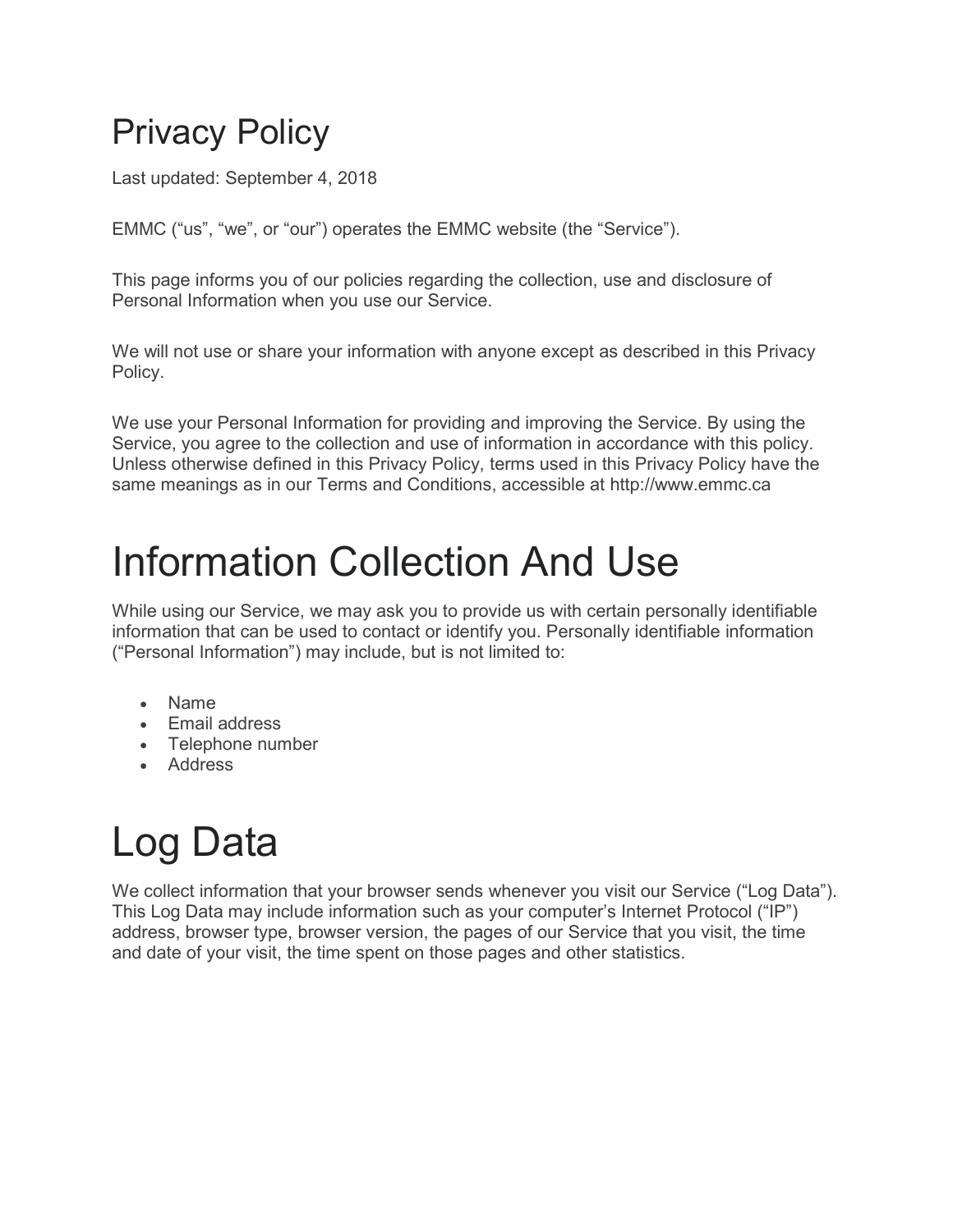### Cookies

Cookies are files with small amount of data, which may include an anonymous unique identifier. Cookies are sent to your browser from a web site and stored on your computer's hard drive.

We use "cookies" to collect information. You can instruct your browser to refuse all cookies or to indicate when a cookie is being sent. However, if you do not accept cookies, you may not be able to use some portions of our Service.

#### Service Providers

We may employ third party companies and individuals to facilitate our Service, to provide the Service on our behalf, to perform Service-related services or to assist us in analyzing how our Service is used.

These third parties have access to your Personal Information only to perform these tasks on our behalf and are obligated not to disclose or use it for any other purpose.

## **Security**

The security of your Personal Information is important to us, but remember that no method of transmission over the Internet, or method of electronic storage is 100% secure. While we strive to use commercially acceptable means to protect your Personal Information, we cannot guarantee its absolute security.

#### Links To Other Sites

Our Service may contain links to other sites that are not operated by us. If you click on a third party link, you will be directed to that third party's site. We strongly advise you to review the Privacy Policy of every site you visit.

We have no control over, and assume no responsibility for the content, privacy policies or practices of any third party sites or services.